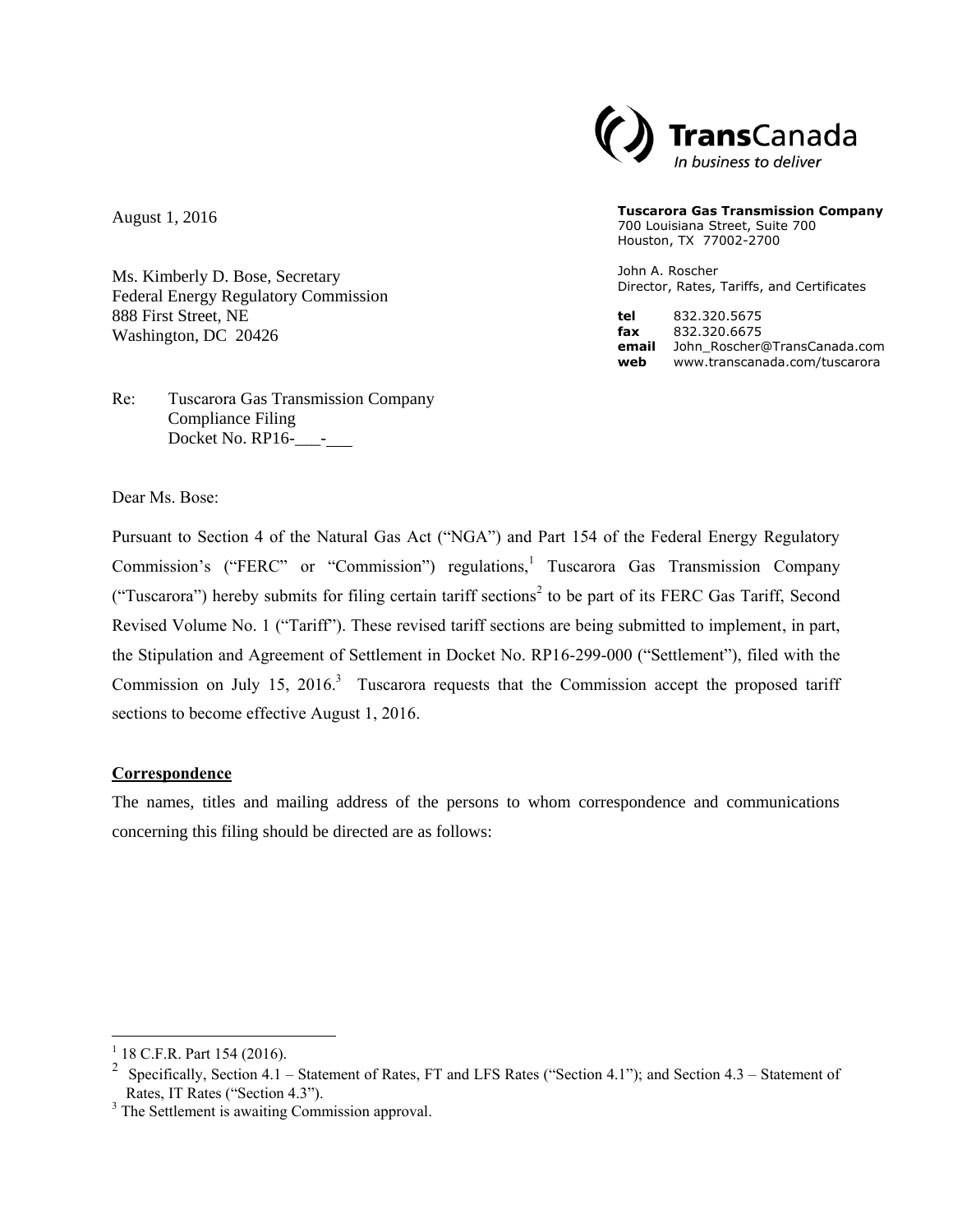\* Eva N. Neufeld John A. Roscher Tuscarora Gas Transmission Company \* Joan F. Collins 700 Louisiana Street, Suite 2400 Manager, Tariffs and Compliance Tel. (832)320-5623 700 Louisiana Street, Suite 700 Fax (832)320-6623 Houston, Texas 77002-2700 eva\_neufeld@transcanada.com Tel. (832) 320-5651

Associate General Counsel **Director, Rates, Tariffs, and Certificates** Houston, Texas 77002-2700 Tuscarora Gas Transmission Company Fax (832) 320-6651 joan\_collins@transcanada.com

\* Persons designated for official service pursuant to Rule 2010.

### **Statement of Nature, Reasons and Basis for Filing**

On January 21, 2016, in Docket No. RP16-299-000, the Commission issued an order instituting an investigation of Tuscarora's rates pursuant to Section 5 of the Natural Gas Act ("Commission Order"). 4 On July 15, 2016, Tuscarora filed its Settlement which resolves all issues set for hearing in the Commission Order and which reflects changes to Tuscarora's transportation rates, to be effectuated in two phases. As provided in Article VI, the Phase I Settlement Rates shall become effective on the Effective Date<sup>5</sup> of the Settlement and remain in effect for three (3) years. The Phase II Settlement Rates shall become effective three (3) years from the Effective Date of the Settlement and shall remain in effect for three (3) years from such date. *Pro forma* tariff sections setting forth the Phase I and II Settlement Rates were included in Appendices B-1 and B-2, respectively, of the Settlement.

Article VIII of the Settlement further provides that within seven (7) days following the Effective Date of the Settlement, Tuscarora shall submit an NGA Section 4 filing containing live tariff sections, in lieu of the pro forma tariff sections contained in Appendix B-1 of the Settlement, to implement the Phase I Settlement Rates. Pursuant to Article IV.A.1 of the Settlement, the Settlement Effective Date shall occur on August 1, 2016, the first day of the month following the period for initial and reply comments to the Settlement.<sup>6</sup>

<sup>&</sup>lt;sup>4</sup><br><sup>4</sup> Tuscarora Gas Transmission Company, 154 FERC ¶ 61,030 (2016).<br><sup>5</sup> The Effective Dete of the Settlement, as stated in Article IV of the

The Effective Date of the Settlement, as stated in Article IV of the Settlement, shall be the earlier of: (1) the first day of the month following the period for initial and reply comments associated with the filing of an uncontested settlement with the Commission, provided that no comments opposing or materially challenging the Settlement are filed with the Commission; (2) the first day of the month following a Commission order approving the Settlement without modification(s) or condition(s); or (3) the first day of the month following a Commission order approving the Settlement with modification(s) or condition(s), subject to the rights of the parties enumerated in this Article ("Effective Date").

<sup>6</sup> In order to facilitate an August 1, 2016, Effective Date, Tuscarora's Settlement filing further requested that the comment period for participants in the proceeding be shortened to seven (7) days and that reply comments be due within seven (7) days thereafter. On July 18, 2016, the Commission issued its order granting Tuscarora's request. Thus, initial comments were due on or before July 22, 2016, and reply comments were due on before July 29, 2016. To date, no comments opposing or materially challenging the Settlement have been filed.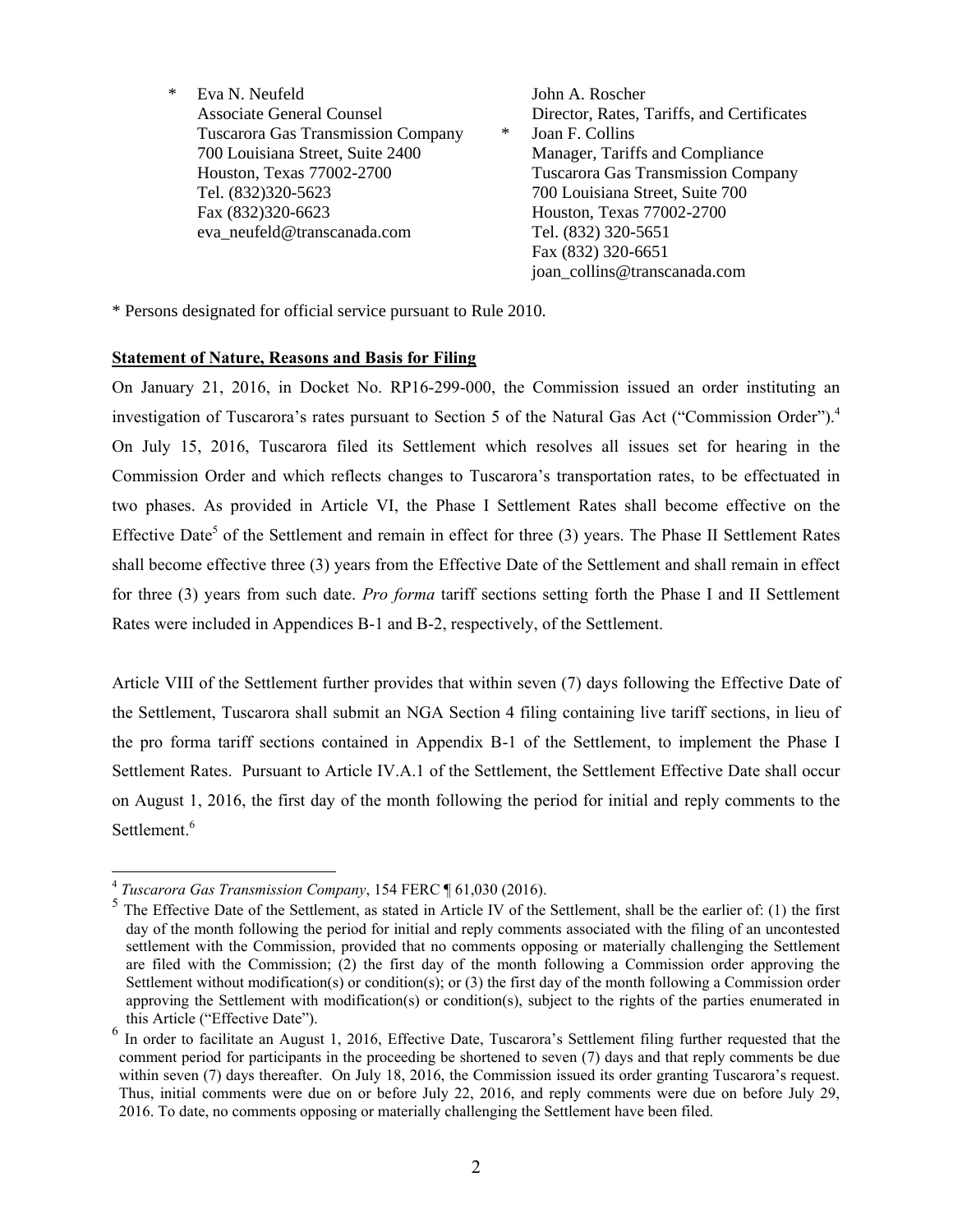Therefore, in the instant filing, Tuscarora is submitting Sections 4.1 and 4.3 to effectuate Phase I Settlement Rates on August 1, 2016, consistent with the provisions of the Settlement. The rates submitted herein are identical to those reflected in *pro forma* Sections 4.1 and 4.3 contained in Appendix B-1 of the Settlement.

To the extent that the Settlement is subsequently rejected by the Commission or Tuscarora withdraws the Settlement,<sup>7</sup> Tuscarora shall have the right, pursuant to Article VIII.2 of the Settlement, to charge each Settling Party,<sup>8</sup> to the extent such party has paid the Phase I Settlement Rates, the difference between the rates that were in effect immediately prior to August 1, 2016, and the Phase I Settlement Rates collected from each Settling Party commencing on August 1, 2016, until the date that the Settlement is rejected by the Commission or withdrawn by Tuscarora, plus interest at the applicable FERC interest rate ("Rate Reduction Make-Up Charge"). Tuscarora shall apply any billing adjustment to the Settling Party's next applicable monthly bill, following Commission acceptance of the appropriate tariff filing necessary to implement the Rate Reduction Make-Up Charge.

### **Proposed Effective Date and Waiver**

Tuscarora respectively requests that the Commission accept Sections 4.1 and 4.3, included as Appendix A, to be effective August 1, 2016, consistent with Article IV.A.1 (1) of the Settlement. Tuscarora further respectfully requests that the Commission grant all waivers of its regulations, including waiver of the thirty-day notice requirement, pursuant to 18 C.F.R. § 154.207, necessary to accept this filing and approve the tariff sections included as Appendix A to become effective August 1, 2016.

### **Other Filings Which May Affect This Proceeding**

There are no other filings before the Commission that may significantly affect the changes proposed herein.

### **Contents of Filing**

 $\overline{a}$ 

In accordance with Section 154.7 of the Commission's Regulations, Tuscarora is submitting the following via its electronic tariff filing:

- 1. This transmittal letter;
- 2. A clean version of the tariff sections (Appendix A);
- 3. A marked version of the tariff sections (Appendix B).

 $7$  Settlement rejection and withdrawal rights are described in Article IV- Settlement Effectiveness.

<sup>&</sup>lt;sup>8</sup> Settling Party is defined in Article III.A of the Settlement as (a) any party identified in Appendix A of the Settlement; or (b) any party or shipper not identified in Appendix A of the Settlement that (i) expressly supports or does not oppose the Settlement in initial or reply comments, and (ii) is not a Contesting Party as defined in Article III.B of the Settlement.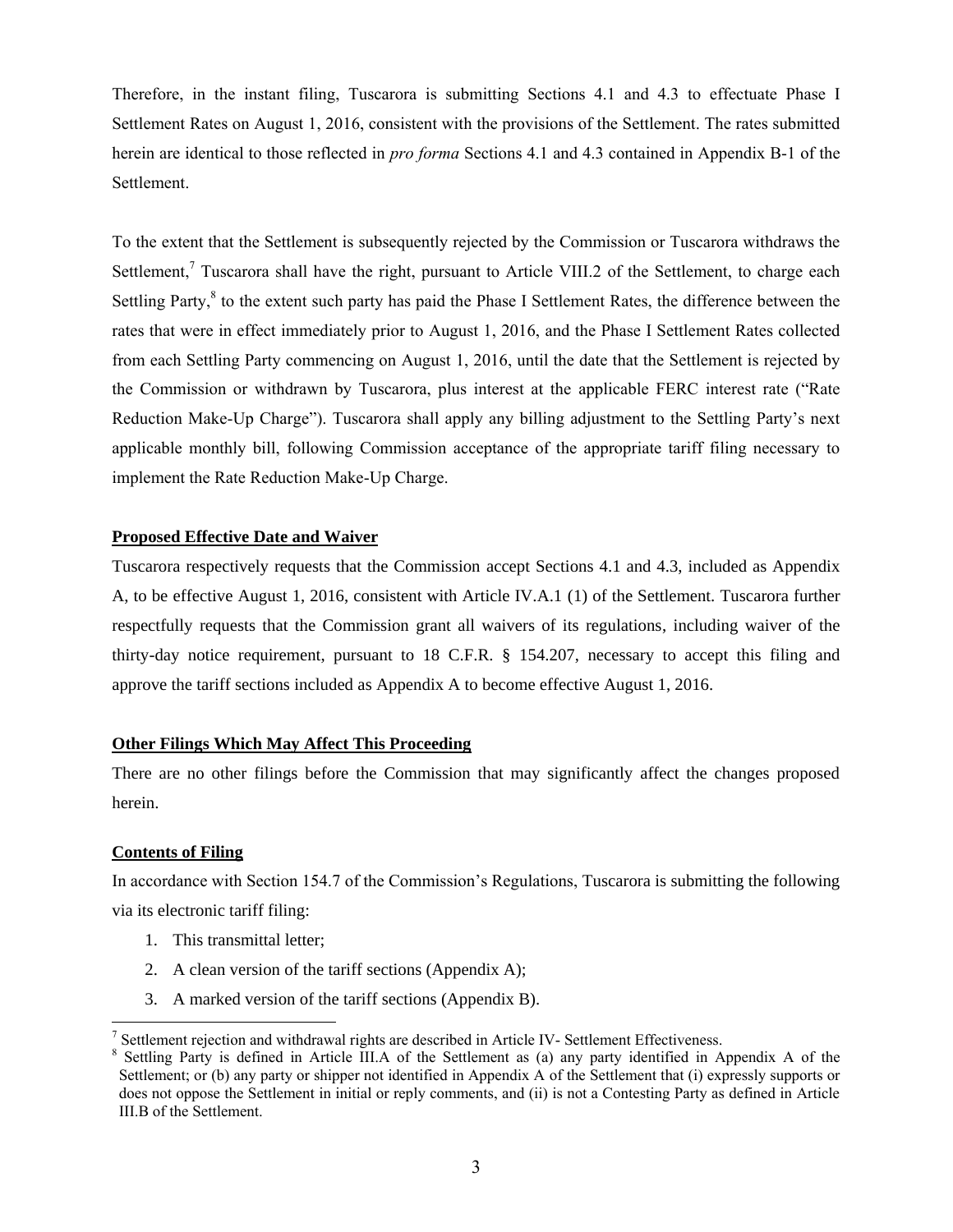### **Certificate of Service**

As required by Sections 154.7 and 154.208 of the Commission's regulations, copies of this filing are being served upon all parties in this proceeding, all of Tuscarora's existing customers and interested state regulatory agencies. A copy of this letter, together with the other attachments, is available during regular business hours for public inspection at Tuscarora's principal place of business.

Pursuant to Section 385.2005 and Section 385.2011, the undersigned has read this filing and knows its contents, and the contents are true as stated, to the best of his knowledge and belief. Additionally, the undersigned possesses full power and authority to sign such filing.

Any questions regarding this filing may be directed to Joan Collins at (832) 320-5651.

Respectfully submitted, TUSCARORA GAS TRANSMISSION COMPANY

John a. Roscher

John A. Roscher Director, Rates, Tariffs, and Certificates

Enclosures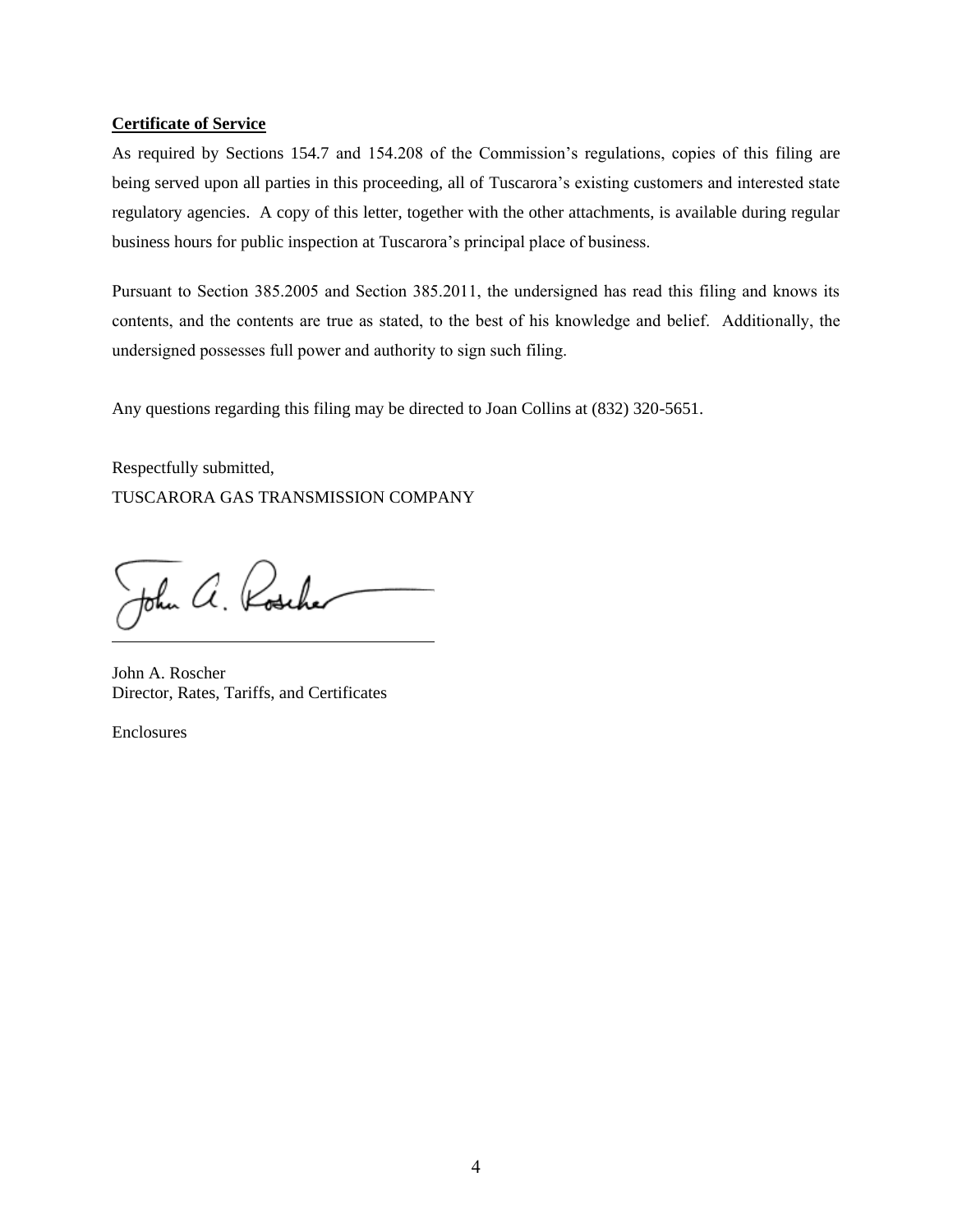# **Appendix A**

# *Tuscarora Gas Transmission Company- FERC Gas Tariff, Second Revised Volume No. 1*

# **Clean Tariff**

| <b>Tariff Section</b>                      | <b>Version</b> |
|--------------------------------------------|----------------|
| 4.1 - Statement of Rates, FT and LFS Rates | v.7.0.0        |
| 4.3 - Statement of Rates, IT Rates         | v.8.0.0        |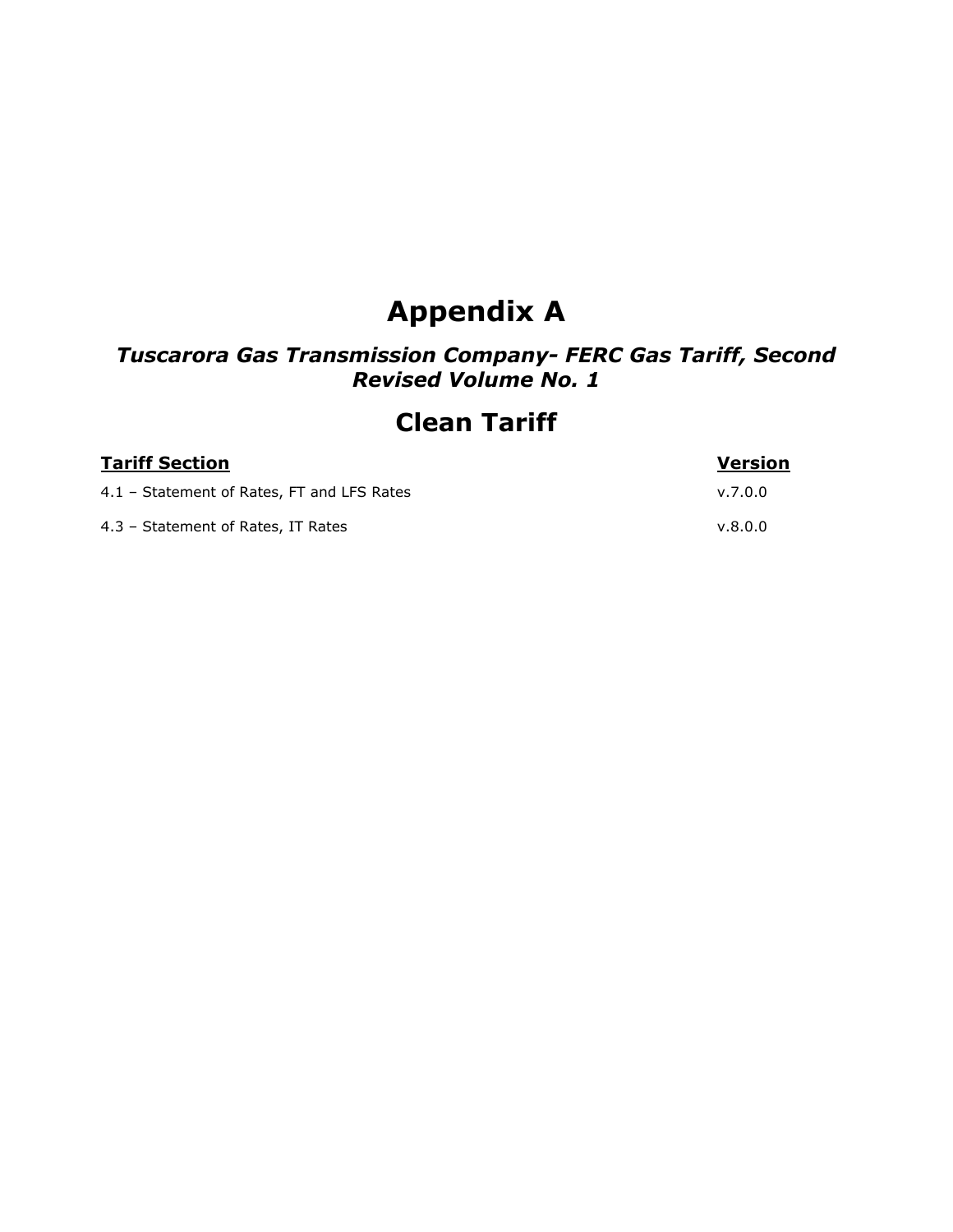### RATE SCHEDULES FT and LFS CURRENTLY EFFECTIVE RATES 1/

| <b>Reservation Charge</b><br>(Maximum)             |           | \$8.3615   |
|----------------------------------------------------|-----------|------------|
| (Minimum)                                          |           | \$0.0000   |
| Delivery Charge<br>(Maximum)                       |           | \$0.0031   |
| (Minimum)                                          |           | \$0.0031   |
| <b>Authorized Overrun Charge</b><br>(Maximum)      |           | \$0.2780   |
| (Minimum)                                          |           | \$0.0031   |
| Annual Charge Adjustment                           |           | 2/         |
| Measurement Variance Gas Factor                    | (Maximum) | 2.0%       |
|                                                    | (Minimum) | $(2.0\%)$  |
| Volumetric Reservation Charge for Capacity Release |           | \$0.27803/ |

- 1/ For scheduling, imbalance and unauthorized overrun charges see General Terms and Conditions, Section 6.6. Maximum and minimum rates are applicable to backhaul service.
- 2/ The Annual Charge Adjustment (ACA) is in addition to the above Delivery Charge and the Authorized Overrun Charge. The currently effective ACA unit charge as published on the Commission's website (www.ferc.gov) is incorporated herein by reference.
- 3/ The Maximum Rate does not apply to capacity release transactions of one (1) year or less.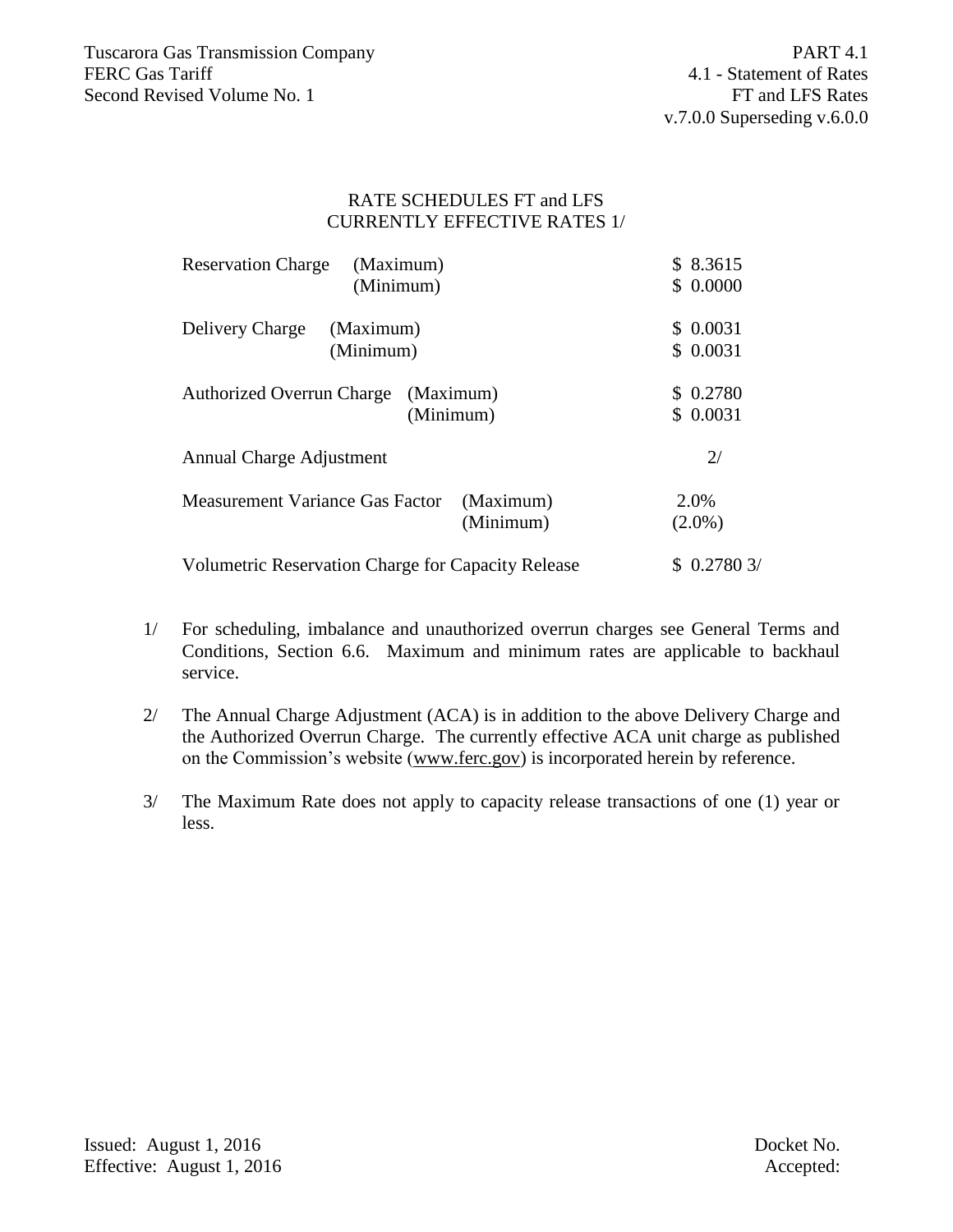# IT RATE SCHEDULE CURRENTLY EFFECTIVE RATES 1/

| Delivery Charge (Maximum)                 | (Minimum) |           | \$0.2780<br>\$0.0031 |
|-------------------------------------------|-----------|-----------|----------------------|
| Annual Charge Adjustment                  |           |           | 2/                   |
| Measurement Variance Gas Factor (Maximum) |           | (Minimum) | 2.0%<br>$(2.0\%)$    |

- 1/ For scheduling and imbalance charges see General Terms and Conditions, Section 6.6. Maximum and minimum rates are applicable to backhaul service.
- 2/ The Annual Charge Adjustment (ACA) is in addition to the above Delivery Charge. The currently effective ACA unit charge as published on the Commission's website (www.ferc.gov) is incorporated herein by reference.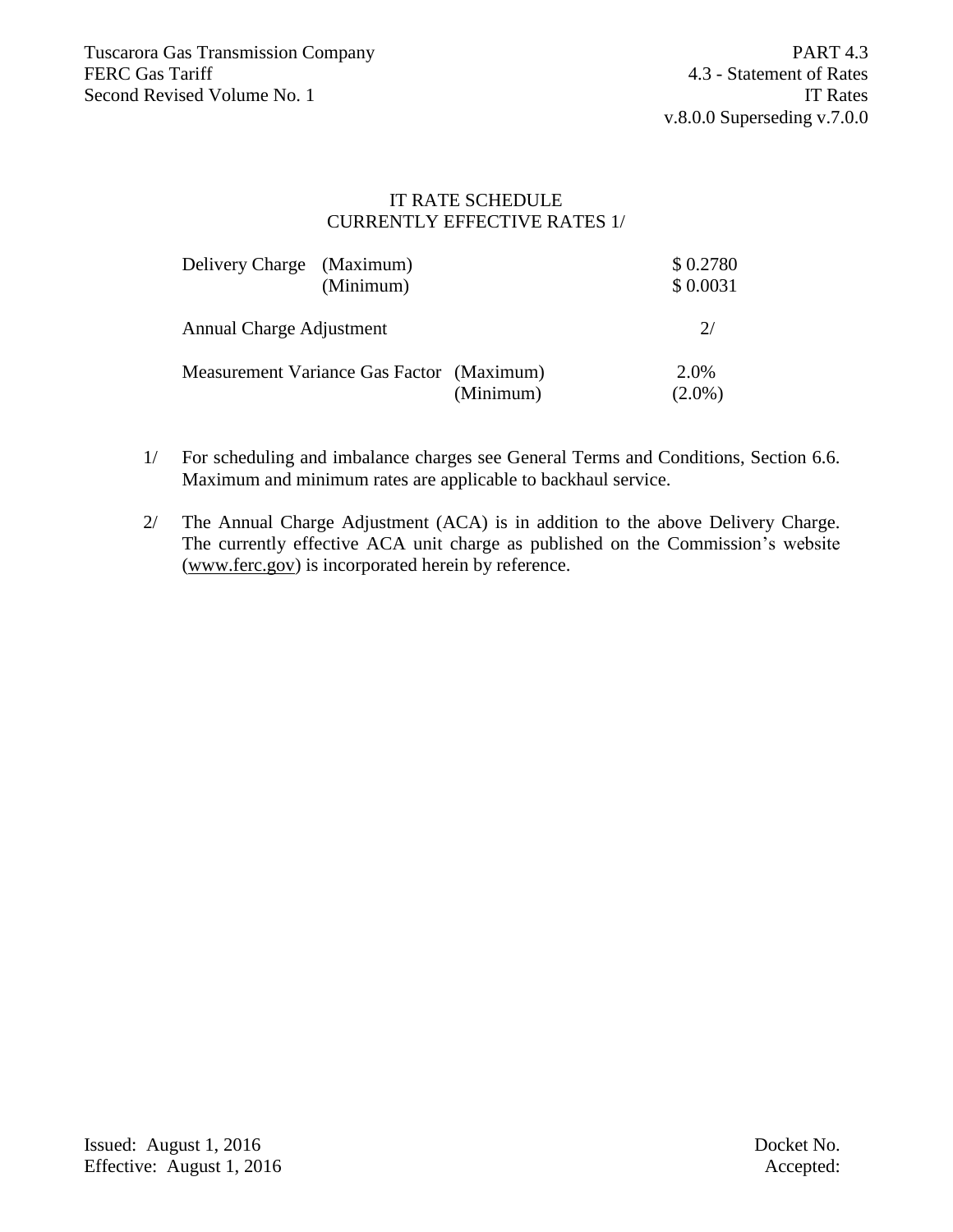# **Appendix B**

# *Tuscarora Gas Transmission Company- FERC Gas Tariff, Second Revised Volume No. 1*

# **Marked Tariff**

| <b>Tariff Section</b>                      | <b>Version</b> |
|--------------------------------------------|----------------|
| 4.1 - Statement of Rates, FT and LFS Rates | v.7.0.0        |
| 4.3 - Statement of Rates, IT Rates         | v.8.0.0        |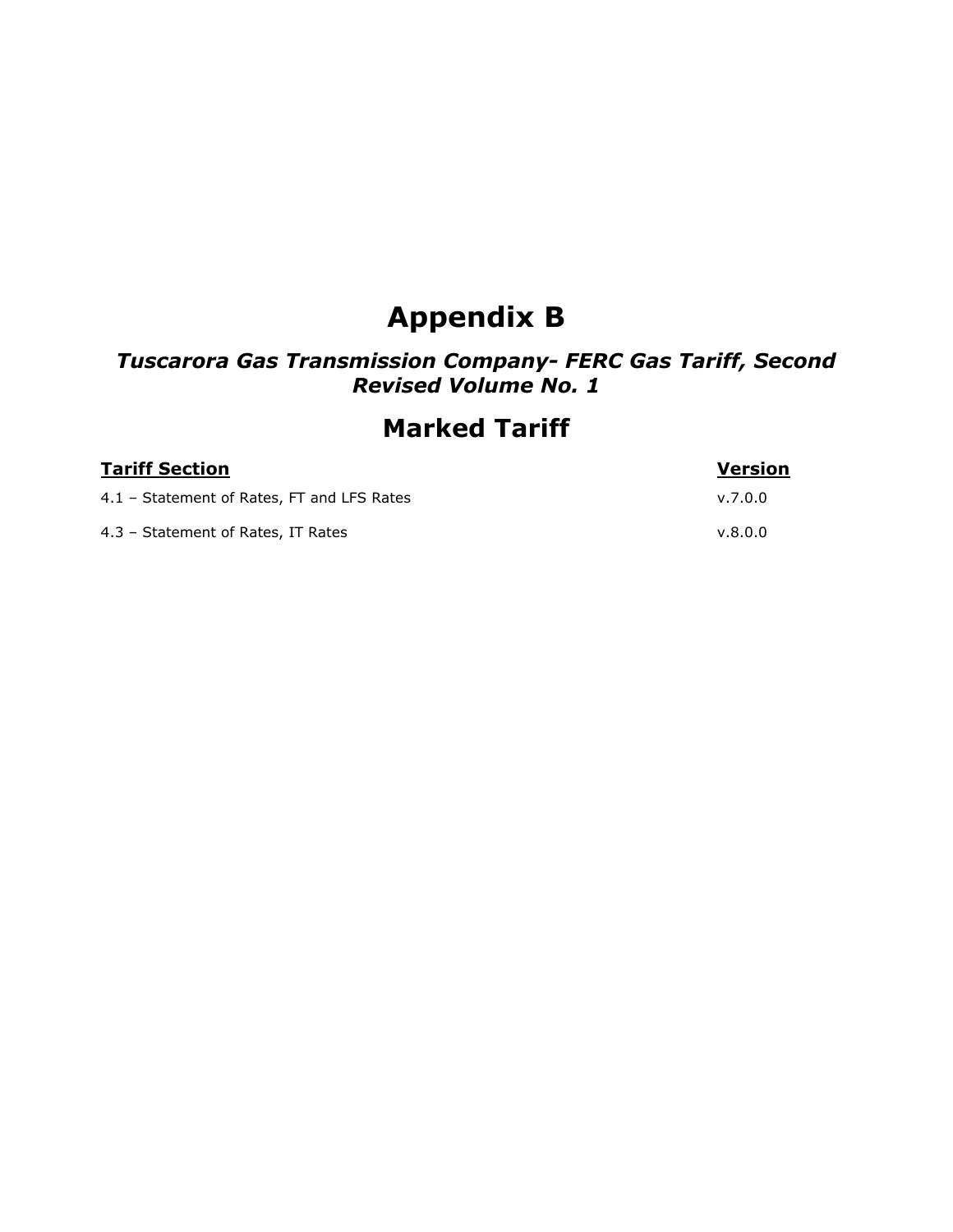## RATE SCHEDULES FT and LFS CURRENTLY EFFECTIVE RATES 1/

| <b>Reservation Charge</b><br>(Maximum)              | \$ <del>10.0375</del> 8.3615 |
|-----------------------------------------------------|------------------------------|
| (Minimum)                                           | \$0.0000                     |
|                                                     |                              |
| Delivery Charge<br>(Maximum)                        | \$0.000031                   |
| (Minimum)                                           | \$0.000031                   |
|                                                     |                              |
| <b>Authorized Overrun Charge</b><br>(Maximum)       | \$0.33002780                 |
| (Minimum)                                           | \$0.000031                   |
|                                                     |                              |
| Annual Charge Adjustment                            | 2/                           |
|                                                     |                              |
| <b>Measurement Variance Gas Factor</b><br>(Maximum) | 2.0%                         |
| (Minimum)                                           | $(2.0\%)$                    |
|                                                     |                              |
| Volumetric Reservation Charge for Capacity Release  | 0. <del>3300</del> 27803/    |

- 1/ For scheduling, imbalance and unauthorized overrun charges see General Terms and Conditions, Section 6.6. Maximum and minimum rates are applicable to backhaul service.
- 2/ The Annual Charge Adjustment (ACA) is in addition to the above Delivery Charge and the Authorized Overrun Charge. The currently effective ACA unit charge as published on the Commission's website (www.ferc.gov) is incorporated herein by reference.
- 3/ The Maximum Rate does not apply to capacity release transactions of one (1) year or less.